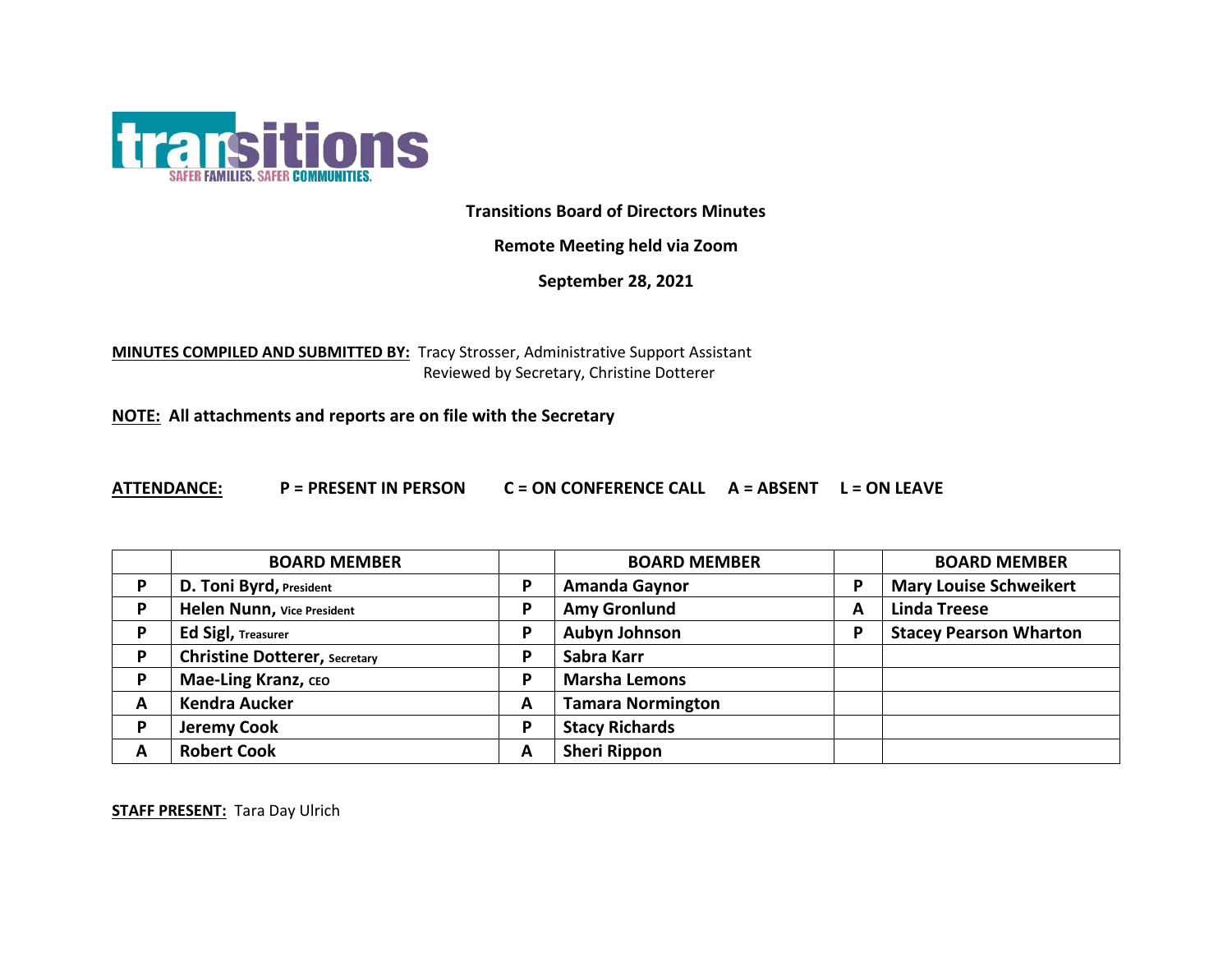Janet McGrath Tracy Strosser

## Transitions Board of Directors Meeting Minutes

Remote Meeting held via Zoom

| <b>AGENDA ITEM/SUBJECT</b>                      | <b>DISCUSSION SUMMARY</b>                                                                                                                                                                                                                                                                                                                                                                                                                                                                                                                                                                                                                                                                                                                                                                                                                                                                                               | <b>ACTION AND REQUIRED FOLLOW-</b><br><b>UP</b> |
|-------------------------------------------------|-------------------------------------------------------------------------------------------------------------------------------------------------------------------------------------------------------------------------------------------------------------------------------------------------------------------------------------------------------------------------------------------------------------------------------------------------------------------------------------------------------------------------------------------------------------------------------------------------------------------------------------------------------------------------------------------------------------------------------------------------------------------------------------------------------------------------------------------------------------------------------------------------------------------------|-------------------------------------------------|
| <b>CALL TO ORDER</b><br>(D. Toni Byrd)          | The meeting was called to order at 7:03 pm by Board President<br>D. Toni Byrd.                                                                                                                                                                                                                                                                                                                                                                                                                                                                                                                                                                                                                                                                                                                                                                                                                                          |                                                 |
| <b>ROLL CALL</b>                                | Christine Dotterer, Secretary, took roll call.                                                                                                                                                                                                                                                                                                                                                                                                                                                                                                                                                                                                                                                                                                                                                                                                                                                                          |                                                 |
| <b>Welcome of New Staff</b><br>(Mae-Ling Kranz) | Introduction of Tracy Strosser, Administrative Support Assistant and<br>Janet McGrath, Fiscal Director.                                                                                                                                                                                                                                                                                                                                                                                                                                                                                                                                                                                                                                                                                                                                                                                                                 |                                                 |
| <b>Programs Overview</b><br>(Tara Day Ulrich)   | Tara Day Ulrich, Program Director gave an overview of her day to day<br>duties.<br>The Program Director is over Direct Services Staff.<br>$\bullet$<br>The PD Ensures the services are meeting the Standards.<br>$\bullet$<br>The Counseling Department is our busiest and has staffing<br>$\bullet$<br>needs.<br>The need for survivor center housing is greater than we<br>$\bullet$<br>knew, the list of homeless of which 35% are fleeing Domestic<br>Violence gives an idea of how big the need is.<br>Safe House is working on a program to develop a Trauma<br>$\bullet$<br>Informed Screening Tool, to ensure we have a full picture of<br>a survivors needs.<br>The Legal Department is planning for our STOP training.<br>$\bullet$<br>Tara explained the difference between Rapid Rehousing and<br>Permanent Supportive Housing.<br>The Family Justice Center is running smoothly and continuing<br>to grow. |                                                 |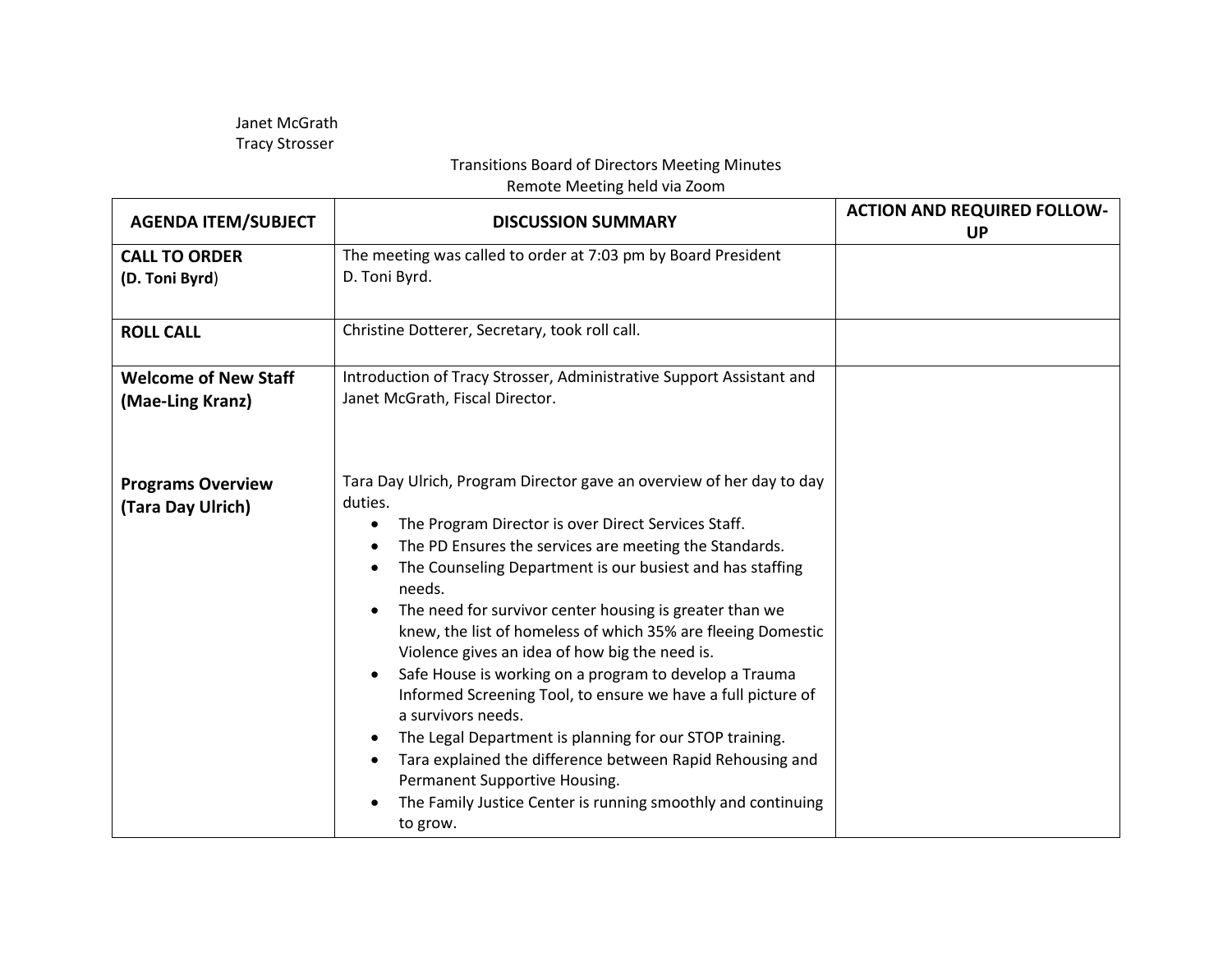| <b>SECRETARY'S REPORT</b><br>(Christine Dotterer)<br>Approval of Minutes from<br>08/24/21        | Minutes were previously distributed. No additions or corrections<br>were noted.                                                                                                                                                                                                                                                                                                                                                                                                                                                                                                                                              | Motion by Mary Louise Schweikert:<br>To accept the Minutes of the August<br>24, 2021 Board meeting as presented.<br>Seconded by Amy Gronlund.<br>Motion carried. |
|--------------------------------------------------------------------------------------------------|------------------------------------------------------------------------------------------------------------------------------------------------------------------------------------------------------------------------------------------------------------------------------------------------------------------------------------------------------------------------------------------------------------------------------------------------------------------------------------------------------------------------------------------------------------------------------------------------------------------------------|------------------------------------------------------------------------------------------------------------------------------------------------------------------|
| <b>TREASURER'S REPORT</b><br>(Ed Sigl and Mae-Ling Kranz)<br><b>Approval of Variance Reports</b> | Mae-Ling and Ed Presented a Variance Dashboard PowerPoint. The<br>summary is intended to provide an abridged overview of the finances<br>of the agency. The Financial Summary contained the following slides:<br><b>Total Assets</b><br>$\bullet$<br>o The Cash position is good.<br>Budget vs. Actual (Month and Year)<br>o We are showing a small net income.<br><b>Balance Sheet</b><br>$\bullet$<br>o Our Investments continue to do well, showing<br>increase in gain each month.<br><b>Accounts Receivable</b><br><b>Expense Dashboard Overview</b><br>The Variance dashboard was previously distributed to the board. | Motion by Christine Dotterer: To<br>accept the Treasurer's Report for<br>August 2021, as presented.<br>Seconded by Stacy Richards.<br>Motion carried.            |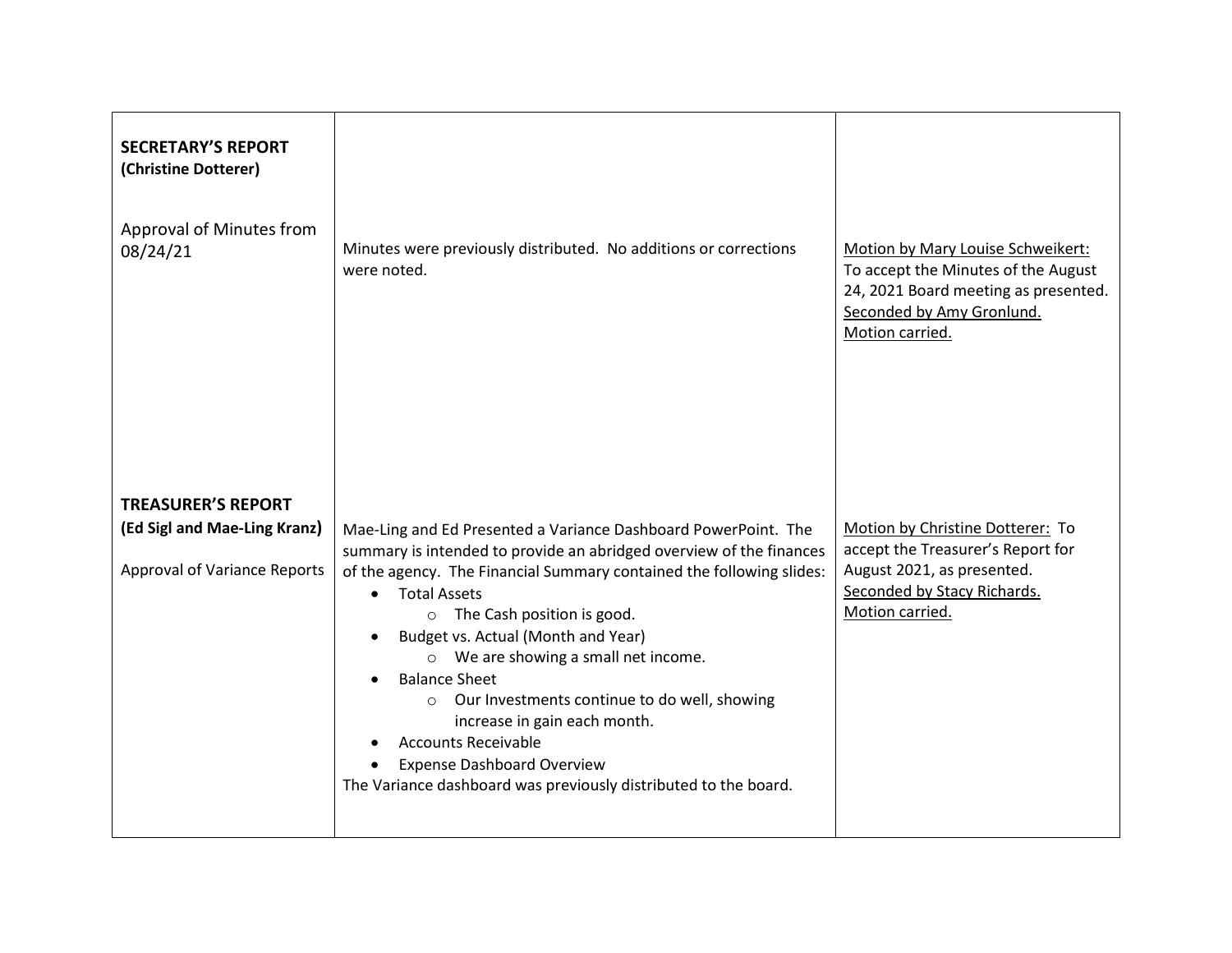| <b>CEO/AGENCY REPORTS</b><br>(Mae-Ling Kranz)                                           | CEO and Agency reports for August, 2021, were distributed to the<br>Board previously. Mae-Ling highlighted:<br>October is Domestic Violence Awareness Month, the theme<br>for the State of Pennsylvania is Resiliency.<br>Upcoming Virtual events include: Trivia Night, a Candle Light<br>$\bullet$<br>Vigil, Wear Purple Event, Monthly Speakers, Coasters to be<br>distributed to local businesses and Radio Interviews.<br>Grant Modifications include: Repairs to 5 <sup>th</sup> Street, New<br>Vehicle for Safe House (Toyota Sienna, Hybrid), Replace<br>sidewalks and new generator in Northumberland and New<br>vehicle for Counselors (Toyota Camry, Hybrid).                               | Members should read Mae-Ling's and<br>the other staff's reports and contact<br>Mae-Ling with any questions. |
|-----------------------------------------------------------------------------------------|--------------------------------------------------------------------------------------------------------------------------------------------------------------------------------------------------------------------------------------------------------------------------------------------------------------------------------------------------------------------------------------------------------------------------------------------------------------------------------------------------------------------------------------------------------------------------------------------------------------------------------------------------------------------------------------------------------|-------------------------------------------------------------------------------------------------------------|
| <b>STANDING COMMITTEE</b><br><b>REPORTS</b><br>Auction<br>(Sabra Karr for Sheri Rippon) | Sabra Karr shared an update from the Auction Committee:<br>The date has been secured; June 8, 2022.<br>$\bullet$<br>The theme is Positive Changes.<br>$\bullet$<br>The Auctioneer, MC and Raise the Paddle participants have<br>$\bullet$<br>been secured.<br>The whole committee will be asked to take part in collecting<br>items this year.<br>The committee is working out logistics with the live auction<br>$\bullet$<br>and the number of items.<br>The Committee is working to branch out the solicitation to<br>Northumberland County for donors.<br>Our approach will be a hybrid; In person event with a virtual<br>silent auction being an entire week outside the actual<br>auction date. |                                                                                                             |
| Development and Public<br>Relations<br>(Marsha Lemons)                                  | No report submitted<br>Angie Brouse is joining the committee                                                                                                                                                                                                                                                                                                                                                                                                                                                                                                                                                                                                                                           |                                                                                                             |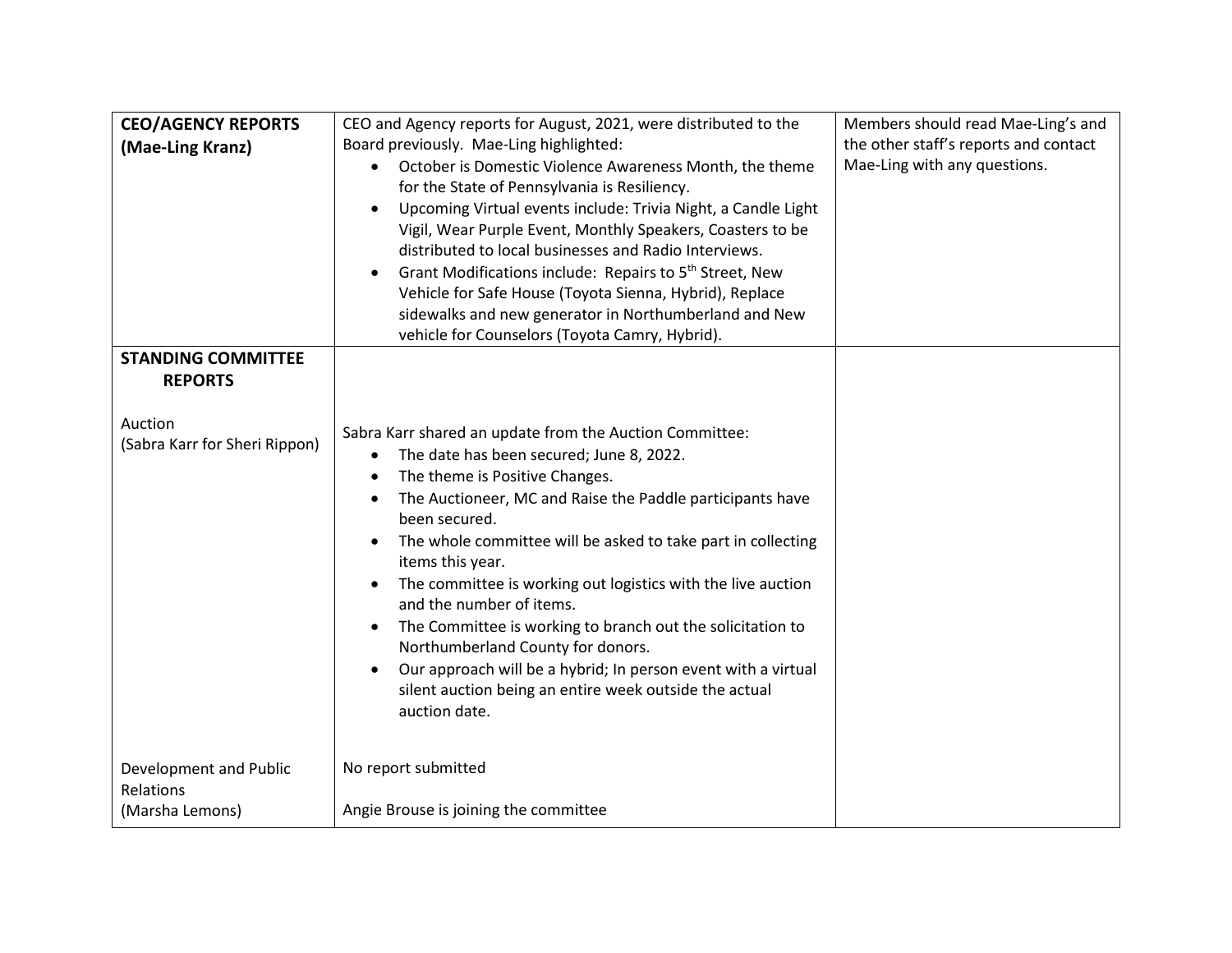| Finance<br>(Ed Sigl/Mae-Ling Kranz)                                                | We will continue with contracted the services of Your Part-<br>$\bullet$<br>time Controller parallel with Jan while she learns.<br>The Audit may be delayed until November.<br>$\bullet$                                                                                                                 |                                                                                                                              |
|------------------------------------------------------------------------------------|----------------------------------------------------------------------------------------------------------------------------------------------------------------------------------------------------------------------------------------------------------------------------------------------------------|------------------------------------------------------------------------------------------------------------------------------|
| Governance<br>(Mary Louise Schweikert)                                             | Expect to see the Satisfactions Survey at the next meeting.<br>$\bullet$<br>The Strategic Plan Development Process needs a new plan<br>for July 1, 2022.<br>The Board Retreat will include The Good to Great<br>presentation.                                                                            |                                                                                                                              |
| Personnel<br>(Helen Nunn)                                                          | 3 staff members have received an increase in salary (equal<br>$\bullet$<br>compensation).<br>Vaccination Decision by the Board was a good decision.<br>Support Animals in Safe House are only for residents in the<br>Safe Houses.                                                                       |                                                                                                                              |
| <b>STAFF MEETINGS</b><br><b>PARTICIPATION BY</b><br><b>BOARD</b><br>(D. Toni Byrd) | Staff meetings are held on the $2^{nd}$ Fridays of each month at $12:00$ pm.<br>Board members who are interested in attending please contact Tara<br>Day Ulrich who is facilitating the virtual meetings. Staff In-Service<br>will be the 4 <sup>th</sup> Friday of the month at 12:00 pm for Education. |                                                                                                                              |
| <b>EXECUTIVE SESSION</b><br>(D. Toni Byrd)                                         | Staff were excused from the meeting, and the Board adjourned into<br>Executive session at 8:05 PM.                                                                                                                                                                                                       | Motion by Helen Nunn: To adjourn<br>into Executive Session.<br>Seconded by Dr. Stacey Pearson<br>Wharton.<br>Motion carried. |